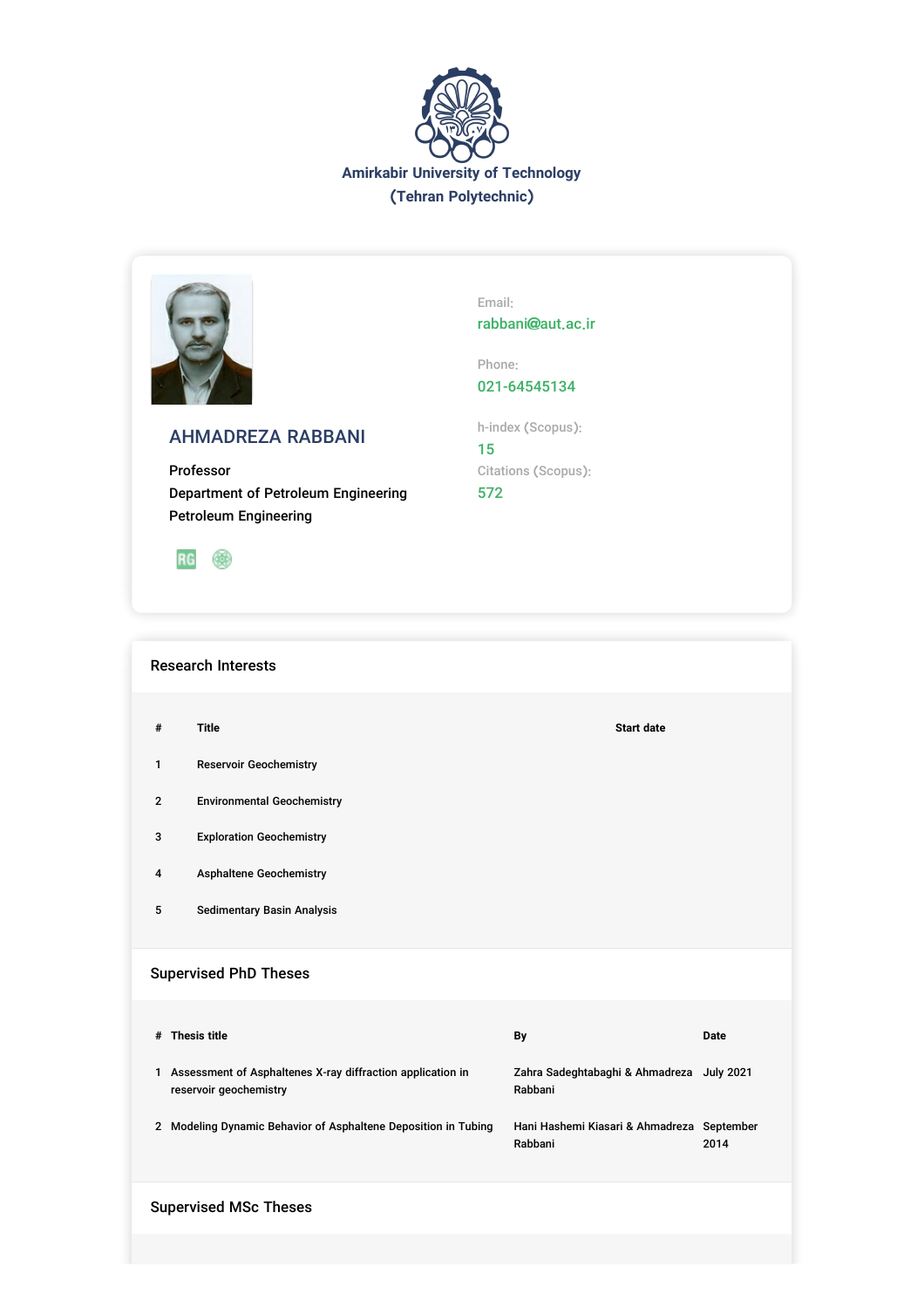| #            | <b>Thesis title</b>                                                                                                                                                      | By                                                           | Date                   |
|--------------|--------------------------------------------------------------------------------------------------------------------------------------------------------------------------|--------------------------------------------------------------|------------------------|
| 1            | study of probable source rocks in Pazanan oilfield using geochemical study<br>and correlate them with petrophysical logs                                                 | Ali Rahmani Dadenjani & April 2022<br>Ahmadreza Rabbani      |                        |
| $\mathbf{2}$ | Geochemical study of the effects of h2s and co2 in gas pipelines and related<br>equipment, and solutions to it                                                           | Mohammadreza<br>Maddahi & Ahmadreza<br>Rabbani               | October<br>2021        |
| 3            | Origin of hydrogen sulfide and ways to deal with it in one of Irans gas fields                                                                                           | Javad Omrani &<br>Ahmadreza Rabbani                          | September<br>2021      |
| 4            | structural study of asphaltene from the Marun oil field with FTIR technique<br>for reservoir study                                                                       | Pegah Darabpoor &<br>Ahmadreza Rabbani                       | April 2021             |
| 5            | The petroleum geology studies of the amo darya basin in the north of<br>Afghanistan                                                                                      | Wazir Ahmad Fooshanji<br>& Ahmadreza Rabbani                 | February<br>2021       |
| 6            | investigation of reservoir continuity of sarvaak formation in one of<br>southwestern field of iran by FTIR spectroscopy                                                  | Saira Hoseiny &<br>Ahmadreza Rabbani                         | September<br>2020      |
| 7            | geochemical relation study of Sarvak reservoir oil in the Dezful and Abadan<br>plain area                                                                                | Ali Ghazanfari &<br>Ahmadreza Rabbani                        | September<br>2020      |
| 8            | investigation of crude oil thermal maturity by spectroscopy and pyrolysis<br>analyzes of asphaltene                                                                      | Hesam Ghasemali &<br>Ahmadreza Rabbani                       | October<br>2019        |
| 9            | study of geochemical desalination methods for drilling fluids wastewater                                                                                                 | Sadegh Choopani &<br>Ahmadreza Rabbani                       | September<br>2019      |
|              | 10 Geo chemical characteristics of Gilsonites in the western parts of Iran                                                                                               | Hossein Bahrami &<br>Ahmadreza Rabbani                       | February<br>2019       |
|              | 11 Geo chemical and mineralogical study of the Asmari base shale horizon in<br>the Marun oil field                                                                       | Arash Ghiasvand &<br>Ahmadreza Rabbani                       | February<br>2019       |
|              | 12 Geo chemical studies of oil pollution in deep sediments of Bandar Anzali                                                                                              | Hossein Esmaeili<br>Asiabar & Ahmadreza<br>Rabbani           | February<br>2019       |
|              | 13 Geo chemical methods for investigation of origin of oil which is suspicious to<br>be stolen from Isfahan pipeline                                                     | Mohammad Hadi Hagi<br>Heydar Esfahani &<br>Ahmadreza Rabbani | November<br>2018       |
|              | 14 Investigation of asphaltene fraction from Asmari and Bangestan reservoirs of<br>Rag-Sefid oil field using FTIR technique for compartmentalizing the oil<br>reservoirs | Narges Ahangarian &<br>Ahmadreza Rabbani                     | September<br>2018      |
|              | 15 Application of environmental geochemistry in determining oil pollution in the<br>Caspian sea province of mazandaran                                                   | Seyed Raheb Hosseini<br>Bizaki & Ahmadreza<br>Rabbani        | February<br>2018       |
|              | 16 EVALUATION OF SOURCE ROCKS FROM WELL LOGS USING LOGR METHOD<br>AND ARTIFICIAL NEURAL NETWORK TECHNIQUE IN THE SOME WELLS IN<br><b>IRAN</b>                            | Masoud Etesami &<br>Ahmadreza Rabbani                        | October<br>2017        |
|              | 17 Investigation the relationship between physical properties of rock and<br>production rate in sandstone reservoirs                                                     | Hossein Masiri &<br>Ahmadreza Rabbani                        | <b>October</b><br>2017 |
|              | 18 Estimation Of Total Organic Carbon By Using DlogR And Artificial Neural<br>Network In Some Of Wells In The South Of The Iran                                          | Sajed Majidzadeh &<br>Ahmadreza Rabbani                      | October<br>2017        |
|              | 19 oil-oil correlation by artificial neural network in some of the Irans south oil<br>fields                                                                             | Saleh Saeidi Abueshaghi July 2017<br>& Ahmadreza Rabbani     |                        |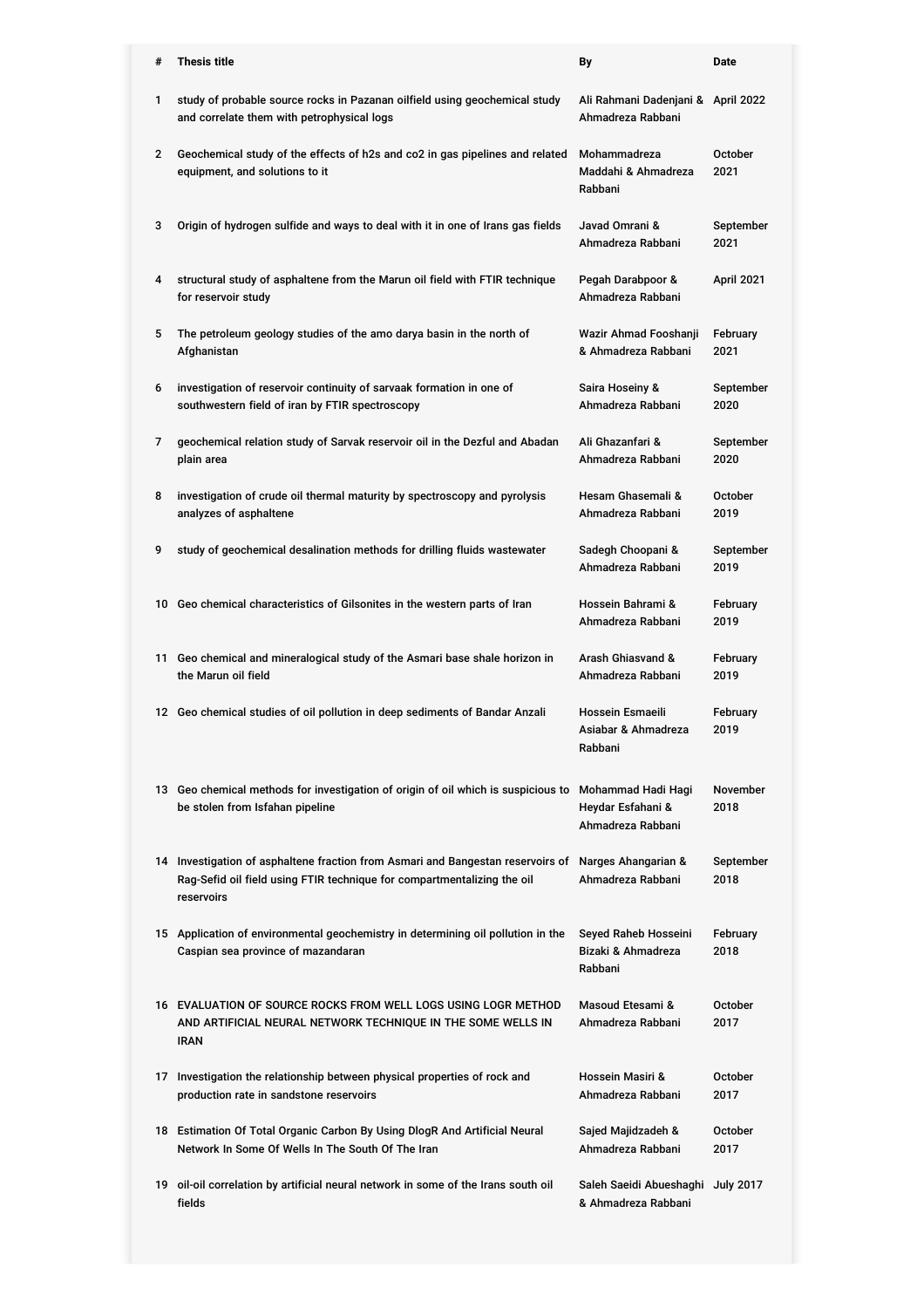|    | 20 Geochemistry Study in hydrocarbon pollution in southern coastal Caspian sea Parisa Babaie &<br>sediments                                                                                                | Ahmadreza Rabbani                                         | February<br>2017        |
|----|------------------------------------------------------------------------------------------------------------------------------------------------------------------------------------------------------------|-----------------------------------------------------------|-------------------------|
|    | 21 Geochemical investigation of asphaltene in reservoir geochemistry studies in<br>the western part of the Persian Gulf                                                                                    | Fatemeh Basereh &<br>Ahmadreza Rabbani                    | <b>October</b><br>2016  |
|    | 22 Geochemical Evaluation And 1D Modelling Of The Eastern Part Of The<br>Persian Gulf Oil Fields                                                                                                           | Narges Saadatnia &<br>Ahmadreza Rabbani                   | October<br>2015         |
|    | 23 Hydrocarbon potential in a east- west transect using tertiary- cretaceous<br>petroleum systems modeling around binak trough, northwest persian gulf                                                     | Navid Vahidi Motlagh &<br>Ahmadreza Rabbani               | October<br>2015         |
|    | 24 Geochemical studies and modeling of burial history of oil fields located in<br>the north west of Persian gulf and surrounding areas                                                                     | Zahra Sadeghtabaghi &<br>Ahmadreza Rabbani                | October<br>2015         |
|    | 25 A comparative survey of asphaltene in crude oils of northwest Persian Gulf<br>oil fields                                                                                                                | Morteza Asemani &<br>Ahmadreza Rabbani                    | October<br>2014         |
|    | 26 source rocks evaluation of east assaluyeh region                                                                                                                                                        | Ali Karimzadegan &<br>Ahmadreza Rabbani                   | February<br>2014        |
|    | 27 Thermal and burial history of the Eastern part of the Asalouyeh region                                                                                                                                  | Shadi Salahshoor &<br>Ahmadreza Rabbani                   | October<br>2013         |
|    | 28 Investigation of oil sources in east Assaluyeh gas field                                                                                                                                                | <b>Mohammad Ebrahim</b><br>Shabani & Ahmadreza<br>Rabbani | September<br>2013       |
| 29 | improvement of quality of petrophysical evaluation of fractured carbonate<br>reservoir by integration conventional and modern logs                                                                         | Ali Rajabi Ghareh<br>Ghoyunlu & Ahmadreza<br>Rabbani      | September<br>2013       |
|    | 30 Carbon Management in Oil and Gas indusries with emphasis on Gas<br><b>industries</b>                                                                                                                    | Mostafa Bazri &<br>Ahmadreza Rabbani                      | February<br>2012        |
| 31 | Study of Reservoir Properties and Rock Typing of Sarvak Formation in<br>Yadavaran Oil Field with Special Remark on Petrophysical and Lithofacies<br>Data                                                   | Ali Mazlum &<br>Ahmadreza Rabbani                         | January<br>2012         |
|    | 32 Petrophysical Evaluation and Rock-Typing of an Uncored Well by Using<br>Petrophysical Data of a Cored Well in One of Iranian Oil Fields                                                                 | Ali Talebnejad &<br>Ahmadreza Rabbani                     | January<br>2012         |
| 33 | Petrophysical Evaluation of Gas Wells Kangiran Field                                                                                                                                                       | Ali Saki & Ahmadreza<br>Rabbani                           | <b>November</b><br>2011 |
|    | 34 Evaluation of petrophysical logs to determine petrophysical parameters in<br>one of the Iranian hydrocarbon filed                                                                                       | Hojatollah Ebadi &<br>Ahmadreza Rabbani                   | <b>November</b><br>2011 |
|    | 35 Characterization of carbonate reservoirs with integration of geology,<br>petrophysics and reservoir engineering through Pickett plots                                                                   | Ahmad Nakhaee &<br>Ahmadreza Rabbani                      | <b>June 2011</b>        |
|    | 36 Permeability determination from Stoneley waves and calibration with core<br>data - in one of ICOFC fields                                                                                               | Seyedmilad Razavi<br>Daryasari & Ahmadreza<br>Rabbani     | March<br>2011           |
|    | 37 Geochemical Investigation of the Environmental Status of Kharg region and<br>Its Oil Pollutions from the Standpoint of their Source and Form of Spreading<br>and Suggesting Suitable Resolving Policies | <b>Behzad Khalil</b><br>Moghadam &<br>Ahmadreza Rabbani   | February<br>2011        |
|    | 38 Approximation of relative permeability from capillary pressure data in one of<br>iranian carbonate reservoir                                                                                            | Babak Shabani &<br>Ahmadreza Rabbani                      | February<br>2011        |
| 39 | Investigation of the effects of naniparticle -zeolite (absorbent) in reduction                                                                                                                             | Lida Ershadi &                                            |                         |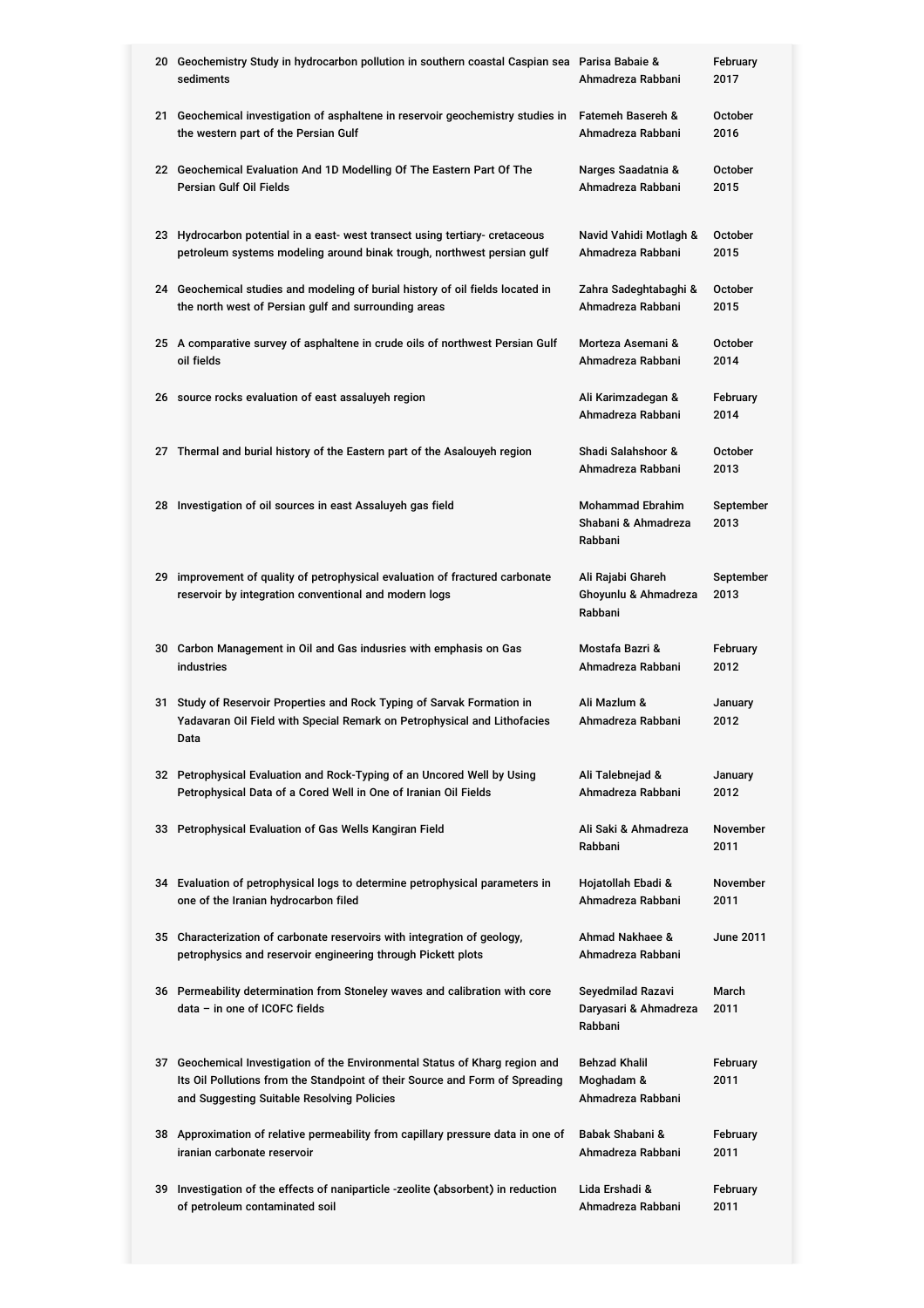| 40 Construction of capillary pressure curves using NMR log data                                                                                 | Amir Hatampour &<br>Ahmadreza Rabbani                     | February<br>2011       |
|-------------------------------------------------------------------------------------------------------------------------------------------------|-----------------------------------------------------------|------------------------|
| 41 Modeling of Burial and Thermal History of Salman & Siri A Oil fields in<br><b>Persian Gulf</b>                                               | Ali Khajavi & Ahmadreza<br>Rabbani                        | February<br>2011       |
| 42 Study of nanomineral materials in colloidal form effects on reduction of<br>drilling cement permeability                                     | Vida Ershadi &<br>Ahmadreza Rabbani                       | February<br>2011       |
| 43 Geochemical Investigation of Asphaltene Precipitation due to CO2 Injection in Kamran Neysi &<br><b>Hydrocarbon Reservoirs</b>                | Ahmadreza Rabbani                                         | February<br>2011       |
| 44 Geochemical Study of Salman Fields Oil And Modeling the Sediments Burial<br>History                                                          | Mahdi Moslehizadeh &<br>Ahmadreza Rabbani                 | February<br>2011       |
| 45 geochemical studies on effect of hydrocarbon and nonhydrocarbon gas<br>injestion on asphaltene precipitation in hydrocarbon reservoirs       | Amir Nagibi &<br>Ahmadreza Rabbani                        | January<br>2011        |
| 46 The Study on the Probability of Oil Existence in Gas Reservoir Formations of<br>Dehram Group                                                 | <b>Mohammad Hassan</b><br>Jasayeri & Ahmadreza<br>Rabbani | <b>October</b><br>2010 |
| 47 Geostatistical static reservoir modeling using well and seismic data in an<br>Iranian hydrocarbon reservoir                                  | Behnam Ghanbarnejad<br>Moghanloo &<br>Ahmadreza Rabbani   | October<br>2010        |
| 48 Reservoir Rock Typing of Dehram Group Using Subsurface Data                                                                                  | Sedigheh Izadi &<br>Ahmadreza Rabbani                     | <b>October</b><br>2010 |
| 49 review appropriate strategies to deal with hydrogen sulfide in the iranian<br>fields of continental shelf                                    | <b>Mohammad Hossein</b><br>Saberi & Ahmadreza<br>Rabbani  | September<br>2010      |
| 50 Fractured Carbonate Formation Evaluation Using Image Logs, Stoneley<br>Waves and Petrophysical Results in One of Iranian Offshore Fields     | Mojtaba Asadpoor &<br>Ahmadreza Rabbani                   | September<br>2010      |
| 51 Heterogeneous carbonate formation evaluation using LWD, wireline logs and<br>core data in one of Iranian offshore oil field                  | Pejman Miar &<br>Ahmadreza Rabbani                        | June 2010              |
| 52 Determination of probable sources of hydrogen sulfide in fields of Iranian<br>part of Persian Gulf                                           | <b>Ehsan Hoseiny &amp;</b><br>Ahmadreza Rabbani           | January<br>2010        |
| 53 Geochemical Investigation of Asphaltene Precipitation due to CO2 Injection in Ghanbar Hassanzadeh &<br><b>Hydrocarbon Reservoirs</b>         | Ahmadreza Rabbani                                         | January<br>2010        |
| 54 Geochemical Atlas Preparation of Iranian Sector of Persian Gulf                                                                              | Hamid Reza Karami<br>Majoomerd &<br>Ahmadreza Rabbani     | January<br>2010        |
| 55 Zero Discharge Criteria and Achievement in Offshore Drilling                                                                                 | Mohsen Bahreini &<br>Ahmadreza Rabbani                    | January<br>2010        |
| 56 Source Rock Evaluation in Persian Gulf Oil Fields                                                                                            | Zahra Sadat Mashhadi &<br>Ahmadreza Rabbani               | October<br>2009        |
| 57 Geochemical study of Gas Storage Reservoir Yortsha: Varamin, Centeral Iran                                                                   | Khashayar Tabari &<br>Ahmadreza Rabbani                   | September<br>2009      |
| 58 Geochemical study of hydrogen sulfide origin in Bangestan reservoirs at<br>Ahwaz oil field                                                   | Ramin Shakib &<br>Ahmadreza Rabbani                       | <b>October</b><br>2008 |
| 59 The feasibility of non- hydrocarbon gas generation during gas injection and<br>water flooding in reservoirs of Ahvaz and Derquain oil fields | Ehsan Dehyadegari &<br>Ahmadreza Rabbani                  | October<br>2008        |
| 60 Burial histry and thermal modelling Ahvaz, Azadegan, Darkhuovain oil field<br>formation                                                      | Golaleh Zandkarimi &<br>Ahmadreza Rabbani                 | October<br>2008        |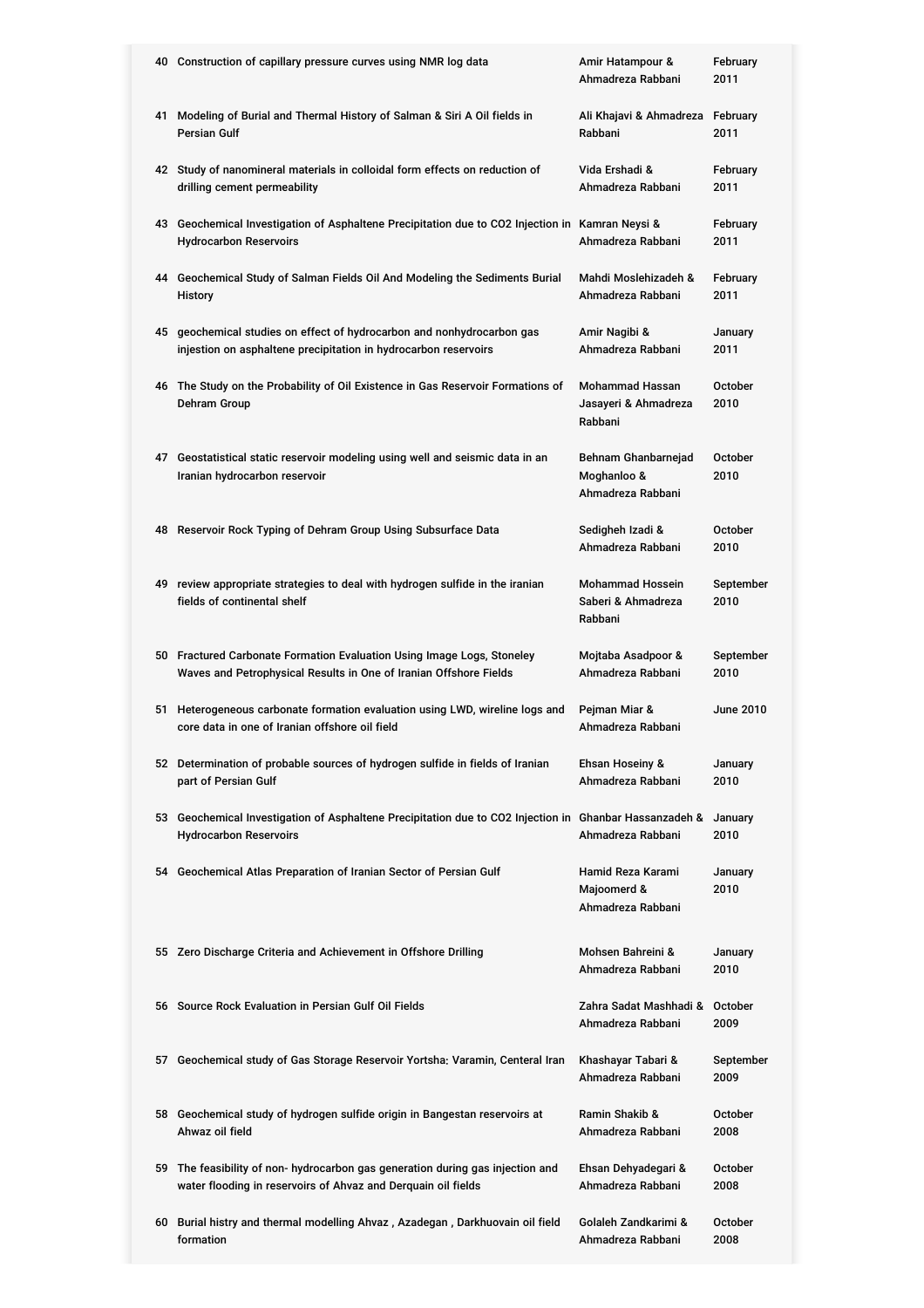| 61 | Geochemical study of oil of ahvaz oilfield and consider the methods of                            | Hamed Aghaei &                                 | September       |
|----|---------------------------------------------------------------------------------------------------|------------------------------------------------|-----------------|
|    | prevention of Asphaltene deposits in this oilfield                                                | Ahmadreza Rabbani                              | 2008            |
| 62 | GEOCHEMICAL STUDIES OF BANGESTAN RESERVOIR IN AHVAZ OIL FIELD                                     | Rahim Bagheri Teartashi<br>& Ahmadreza Rabbani | October<br>2007 |
| 63 | SEDIMENTARY BASIN MODELING & GEOCHEMICAL STUDY OF OIL ON                                          | Fatemeh Eghbali &                              | October         |
|    | <b>FAHLYAN</b>                                                                                    | Ahmadreza Rabbani                              | 2007            |
| 64 | SEDIMENTARY BASIN MODELING & GEOCHEMICAL STUDY OF OIL ON                                          | Sara Safaran &                                 | October         |
|    | <b>FAHLYAN</b>                                                                                    | Ahmadreza Rabbani                              | 2007            |
| 65 | INTEGRATED MULTIDISCISCIPLINARY APPROACH TO CHARACTERIZE                                          | Siamak Amiri &                                 | September       |
|    | <b>CARBONATE KANGAN &amp; DALAN RESERVOIRS, SOUTH PARS GAS FIELD</b>                              | Ahmadreza Rabbani                              | 2007            |
| 66 | Defining of cement with low permeability for gas well cementing optimization Yadollah Bahramian & | Ahmadreza Rabbani                              | January<br>2007 |

### Books

| # | <b>Title</b>                                                                 | Author(s)<br>Publisher<br>country                                 |                               | publication version<br>date |              |
|---|------------------------------------------------------------------------------|-------------------------------------------------------------------|-------------------------------|-----------------------------|--------------|
|   | <b>Portal Records</b>                                                        |                                                                   |                               |                             |              |
| 1 | Hydrogen Sulfide and Sour Oil and Gas Ahmadreza Rabbani<br><b>Reservoirs</b> |                                                                   | Iran (Islamic<br>Republic of) | October<br>2010             | 1            |
|   | 2 Geochemistry of Non Hydrocarbon<br>Gases in the Natural Gas Reservoir      | Ahmadreza Rabbani                                                 | Iran (Islamic<br>Republic of) | May 2007                    | 1            |
|   | 3 Practical Geochemistry                                                     | Ahmadreza Rabbani, Rahim Bagheri<br>Tirtashi, Zahra Sadeghtabaghi | Iran (Islamic<br>Republic of) | June 2019 1                 |              |
|   | 4 Surface Geochemistry (Application in<br>Petroleum Expoloration)            | Ahmadreza Rabbani                                                 | Iran (Islamic<br>Republic of) | December<br>2016            | $\mathbf{1}$ |
|   | 5 Petroleum Geology and Geochemistry<br>of the Persian Gulf                  | Ahmadreza Rabbani                                                 | Iran (Islamic<br>Republic of) | December<br>2013            | $\mathbf 1$  |
| 6 | In Search of Petroleum                                                       | Ali Shokri, Ahmadreza Rabbani                                     | Iran (Islamic<br>Republic of) | April 2009                  | 1            |

## Journal Papers

#### **Portal Records**

- **1** Ahmadreza Rabbani, Jalil Sadouni, Morteza Asemani, "Chemometric investigation of oil families and geochemical characterization of crude oils in the Northern Dezful Embayment Zone, SW Iran", JOURNAL OF PETROLEUM SCIENCE AND ENGINEERING, April 2022 Vol. 110496, Num. 1, Page 1-20, April 2022,
- **2** Zahra Sadeghtabaghi, Ahmadreza Rabbani, Abdolhossein Hemmati-Sarapardeh, "New indexes for thermal maturity assessment based on asphaltene fraction", JOURNAL OF PETROLEUM SCIENCE AND ENGINEERING, February 2022 Vol. 211, Num. 110213, Page 1-20, February 2022,
- **3** Seyed Raheb Hosseini Bizaki, Ahmadreza Rabbani, Alireza Riyahi Bakhtiari, Mitra Cheraghi, Parisa Babaie, "Petrogenic and Biogenic Inputs of n-alkanes along Shoreline of the Caspian Sea in the Mazandaran Province, North of Iran", Applied Environmental Research, January 2022 Vol. 44, Num. 1, Page 95-107, January 2022,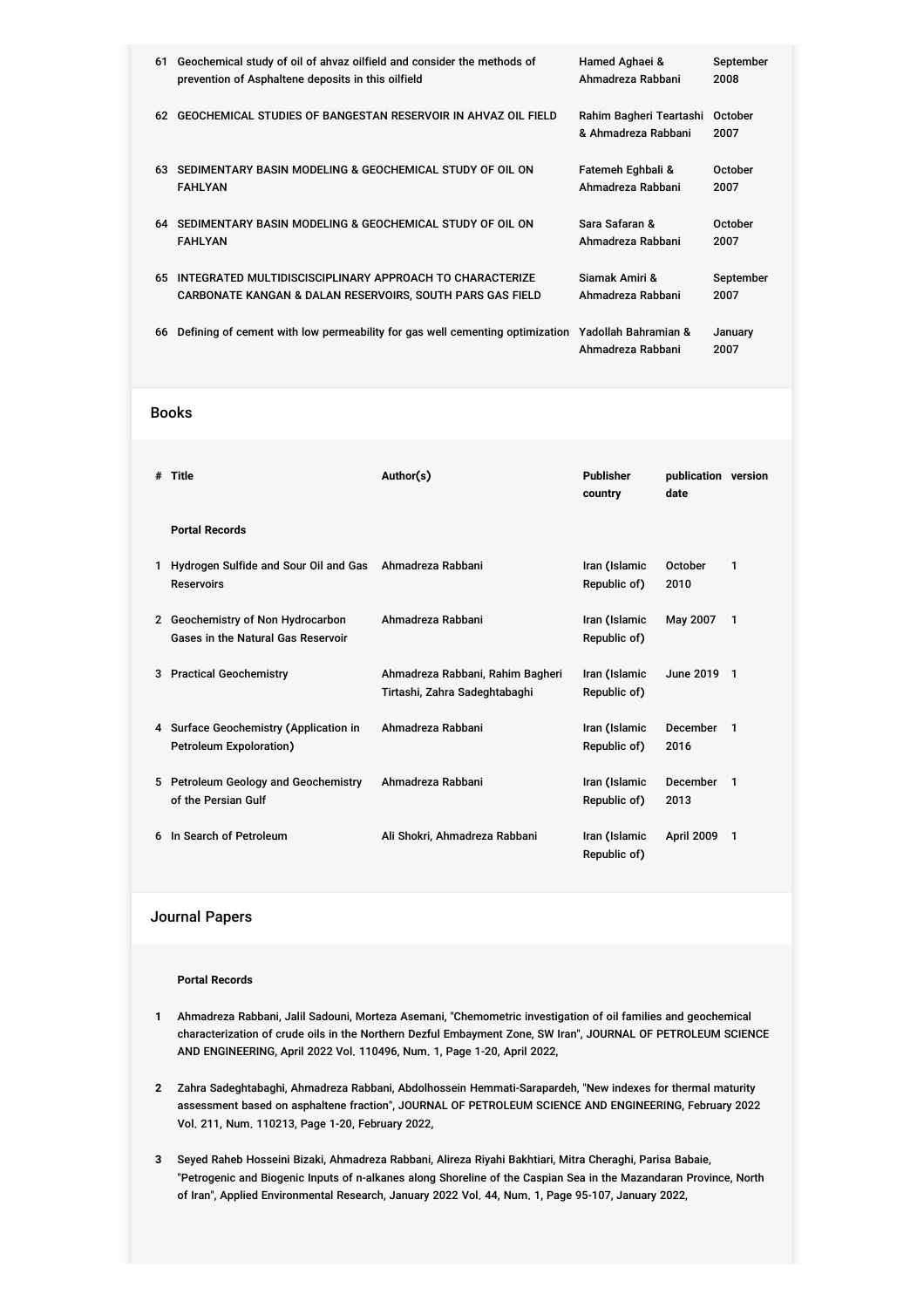- **4** Zahra Sadeghtabaghi, Ahmadreza Rabbani, Abdolhoussein Hemmati-Sarapardeh, "Structural Study of Asphaltenes from the Sarvak Oil Reservoir", Journal of Mineral Resources Engineering, November 2021 Vol. 6, Num. 3, Page 69- 82, November 2021,
- **5** Golaleh Zandkarimi, Ahmadreza Rabbani, Ali Nakhaee, "Integrated geochemical approach using polar and nonpolar components of crude oil for Sarvak reservoir (Cretaceous)?continuity assessment in the Azadegan oil field, SW Iran", Arabian Journal of Geosciences, October 2021 Vol. 14, Num. 2228, Page 1-16, October 2021,
- **6** Zahra Sadeghtabaghi, Ahmadreza Rabbani, Abdolhossein Hemmati-Sarapardeh, "Introducing a Novel Approach for Oil?oil Correlation based on Asphaltene Structure: X?ray Diffraction", ACTA GEOLOGICA SINICA-ENGLISH EDITION, April 2021 Vol. 30, Num. 2021, Page 1-20, April 2021,
- **7** Morteza Asemani, Ahmadreza Rabbani, Hashem Sarafdokht, "Implementation of an Integrated Geochemical Approach Using Polar and Nonpolar Components of Crude Oil for Reservoir-Continuity Assessment: Verification with Reservoir-Engineering Evidences", SPE JOURNAL, April 2021 Vol. 1, Num. 18, Page 1-18, April 2021,
- **8** Zahra Sadeghtabaghi, Ahmadreza Rabbani, Abdolhossein Hemmati-Sarapardeh, "A Review on Asphaltenes Characterization by X-ray Diffraction: Fundamentals, Challenges, and Tips", JOURNAL OF MOLECULAR STRUCTURE, April 2021 Vol. 1238, Num. 13425, Page 1-20, April 2021,
- **9** Zahra Sadeghtabaghi, Ahmadreza Rabbani, Abdolhossein Hemmati-Sarapardeh, "Experimental evaluation of thermal maturity of crude oil samples by asphaltene fraction: Raman spectroscopy and X-ray diffraction", JOURNAL OF PETROLEUM SCIENCE AND ENGINEERING, April 2021 Vol. 199, Num. 108269, Page 1-20, April 2021,
- **10** Morteza Asemani, Ahmadreza Rabbani, "A novel and efficient chemometric approach to identifying oil families by saturate biomarker data and FTIR spectroscopy of asphaltene subfractions", MARINE AND PETROLEUM GEOLOGY, February 2021 Vol. 124, Num. 104838, Page 1-20, February 2021,
- **11** Morteza Asemani, Ahmadreza Rabbani, Hashem Sarafdokht, "Origin, geochemical characteristics and filling pathways in the Shadegan oil field, Dezful Embayment, SW Iran", JOURNAL OF AFRICAN EARTH SCIENCES, November 2020 Vol. 0, Num. 0, Page 1-20, November 2020,
- **12** Zahra Sadeghtabaghi, Mohsen Talebkeikhah, Ahmadreza Rabbani, "Prediction of vitrinite refectance values using machine learning techniques: a new approach", Journal of Petroleum Exploration and Production Technology, November 2020 Vol. 0, Num. 0, Page 1-20, November 2020,
- **13** Morteza Asemani, Ahmadreza Rabbani, "Crude oil fingerprint heterogeneity assessment by investigation of asphaltene subfractions: Implementation for reservoir continuity evaluation", JOURNAL OF PETROLEUM SCIENCE AND ENGINEERING, September 2020 Vol. 107925, Num. 0, Page 1-20, September 2020,
- **14** Morteza Asemani, Ahmadreza Rabbani, Hashem Sarafdokht, "Evaluation of oil fingerprints similarity by a novel technique based on FTIR spectroscopy of asphaltenes: Modified moving window correlation coefficient technique", MARINE AND PETROLEUM GEOLOGY, June 2020 Vol. 120, Num. 10542, Page 1-20, June 2020,
- **15** Seyed Raheb Hosseini Bizaki, Ahmadreza Rabbani, Alireza Riyahi Bakhtiyari, Mitra Cheraghi, "Assessing the Oil Pollution Trend in Surface Sediments along the Coastal Area of Mazandaran Province", , May 2020 Vol. 52, Num. 2, Page 1-10, May 2020,
- **16** Morteza Asemani, Ahmadreza Rabbani, "Detailed FTIR spectroscopy characterization of crude oil extracted asphaltenes: Curve resolve of overlapping bands", JOURNAL OF PETROLEUM SCIENCE AND ENGINEERING, November 2019 Vol. 0, Num. 0, Page 1-20, November 2019,
- **17** Mohammad Hossein Saberi, Younes Jalilian, Ahmadreza Rabbani, "Determination and estimation of hydrocarbon potential by calculating kinetic parameters and Rock-Eval 6 pyrolysis analysis in Sarchahan formation and coal interlayers of Faraghoun formations in coastal Fars and Persian Gulf, Iran", Journal of Mineral Resources Engineering, November 2019 Vol. 4, Num. 3, Page 15-36, November 2019,
- **18** Mohammad Hossein Saberi, Taha Ashrafi, Ahmadreza Rabbani, "1D PETROLEUM SYSTEM MODELING IN SEVERAL COASTAL FARS HYDROCARBON FIELDS AND ANALYSIS OF KANGAN FORMATION'S SHALY SUB LAYERS GENERATION POTENTIAL", , October 2019 Vol. 13, Num. 41, Page 1-7, October 2019,
- **19** Mohammad Hossein Saberi, Mohammad Javad Seydi, Ahmadreza Rabbani, "Determination of Geochemical Properties and Genetic Types of Gas Condensates Using Biomarker Studies and Chemometric Analysis in Persian Gulf Basin, Iran", Journal of Analytical and Numerical Methods in Mining Engineering, July 2019 Vol. 9, Num. 19, Page 91-100, July 2019,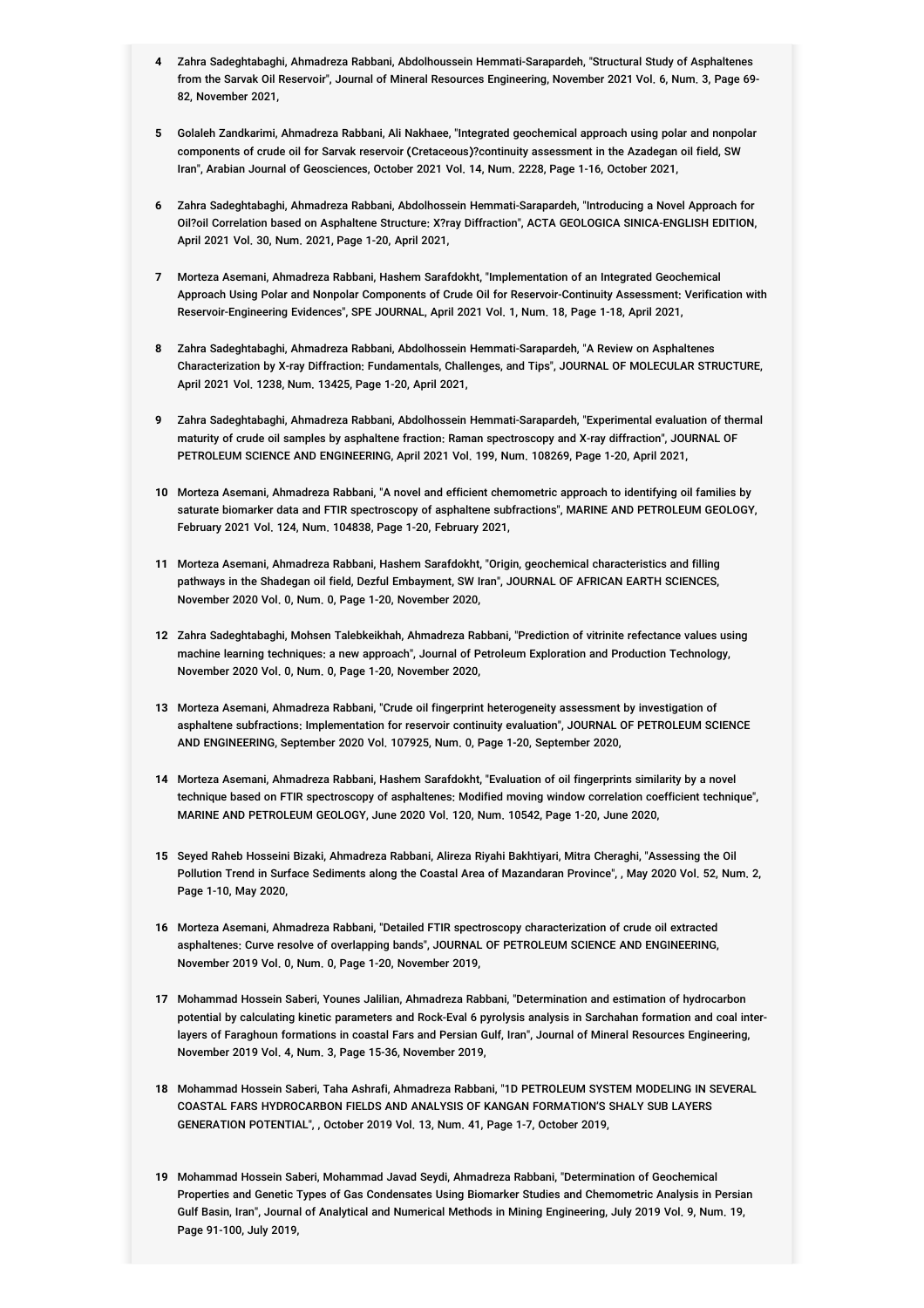- **20** Payam Hassanzadeh, Ardeshir Hezarkhani, Ahmadreza Rabbani, Saeid Khajooie, "Integrating geochemical and reservoir engineering approach to evaluate reservoir continuity: A case study from Foroozan field, Offshore Iran", JOURNAL OF EARTH SYSTEM SCIENCE, March 2019 Vol. 128, Num. 83, Page 1-16, March 2019,
- **21** Mehdi Kobraei, Jalil Sadouni, Ahmadreza Rabbani, "Organic geochemical characteristics of Jurassic petroleum system in Abadan Plain and north Dezful zones of the Zagros basin, southwest Iran", JOURNAL OF EARTH SYSTEM SCIENCE, February 2019 Vol. 128, Num. 50, Page 1-17, February 2019,
- **22** Mehdi Kobraei, Ahmadreza Rabbani, Farid Taati, "Upper Jurassic-Lower Cretaceous Source-Rock Evaluation and Oil— Source Rock Correlation in the Abadan Plain, Southwest Iran", GEOCHEMISTRY INTERNATIONAL, January 2019 Vol. 57, Num. 7, Page 790-804, January 2019,
- **23** Jalil Sadouni, Ahmadreza Rabbani, "Characteristics of the First Occurrence of Jurassic Petroleum in the Zagros Basin, Iran", ACTA GEOLOGICA SINICA-ENGLISH EDITION, December 2018 Vol. 92, Num. 6, Page 2280-2296, December 2018,
- **24** Payam Hassanzadeh, Ahmadreza Rabbani, Ardeshir Hezarkhani, Saeed Khajooie, "Assessing Lateral Continuity within the Yammama Reservoir in the Foroozan Oilfield, Offshore Iran: An Integrated Study", ACTA GEOLOGICA SINICA-ENGLISH EDITION, December 2018 Vol. 92, Num. 6, Page 2405-2415, December 2018,
- **25** Malihe Hamidi, Farajolah Fardoust, Mahdi Jafarzadeh, Ahmadreza Rabbani, "Organic geochemistry of the Upper Triassic–Middle Jurassic Shemshak Group (Alborz Mountains, NE Iran)", PETROLEUM SCIENCE AND TECHNOLOGY, September 2018 Vol. 36, Num. 21, Page 1764-1770, September 2018,
- **26** Mehdi Kobraei, Ahmadreza Rabbani, "Gas-condensate potential of the middle-Jurassic petroleum system in Abadan plain, Southwest Iran: Results of 2-D basin modeling", ENERGY SOURCES PART A-RECOVERY UTILIZATION AND ENVIRONMENTAL EFFECTS, May 2018 Vol. 41, Num. 10, Page 1-14, May 2018,
- **27** Morteza Taherinezhad, Morteza Asemani, Ahmadreza Rabbani, "Genetic classification of oil samples in the Eastern part of the Persian Gulf according the FTIR asphalten result.", Iranian Journal of Petroleum Geology, October 2017 Vol. 6, Num. 12, Page 60-79, October 2017,
- **28** Ahmadreza Rabbani, Alireza Baniasad, "Application of advanced geochemical and statistical analysis in identifying oil families in Persian Gulf", Journal of Mineral Resources Engineering, September 2017 Vol. 2, Num. 2, Page 69-77, September 2017,
- **29** Mehdi Kobraei, Ahmadreza Rabbani, Farid Taati, "Source rock evaluation of the Pabdeh and Kazhdumi Formation in the Abadan plane.SW Iran", Petroleum Research, September 2017 Vol. 93, Num. 0, Page 4-17, September 2017,
- **30** Mehdi Kobraei, Ahmadreza Rabbani, Farid Taati, "Source rock characteristics of the Early Cretaceous Garau and Gadvan formations in the western Zagros Basin–southwest Iran", Journal of Petroleum Exploration and Production Technology, June 2017 Vol. 30, Num. 20, Page 1-20, June 2017,
- **31** Alireza Baniasad, Ahmadreza Rabbani, Seyed Ali Moallemi, Bahman Soleimany, Mehrab Rashidi, "Petroleum System Analysis of the Northwestern Part of the Persian Gulf, Iranian Sector", ORGANIC GEOCHEMISTRY, April 2017 Vol. 107, Num. 0, Page 69-97, April 2017,
- **32** Ahmadreza Rabbani, Mohammad Hossein Saberi, "Geochemical study of Dalan and Kangan gas-condensate reservoirs in the south of Iran", Journal of Mineral Resources Engineering, March 2017 Vol. 1, Num. 2, Page 33-46, March 2017,
- **33** Ehsan Hosseiny, Ahmadreza Rabbani, Seyed Ali Moallemi, "Oil families and migration paths by biological markers in the eastern Iranian sector of Persian Gulf", JOURNAL OF PETROLEUM SCIENCE AND ENGINEERING, December 2016 Vol. 0, Num. 0, Page 1-15, December 2016,
- **34** Zahra Sadeghtabaghi, Ahmadreza Rabbani, "Geochemical study and burial and thermal history modeling of Dorood and Nowrooz oil fields", Journal of Mineral Resources Engineering, December 2016 Vol. 1, Num. 1, Page 63-76, December 2016,
- **35** Asghar Ahanjan, Ahmadreza Rabbani, Mohammad Reza Kamali, "An improved understanding of the origin and mechanism of Permian-Triassic natural gas-condensate accumulations in the Gavbendi High, Southwest Iran: An integrated approach", Journal of Natural Gas Science and Engineering, November 2016 Vol. 7, Num. 0, Page 217- 233, November 2016,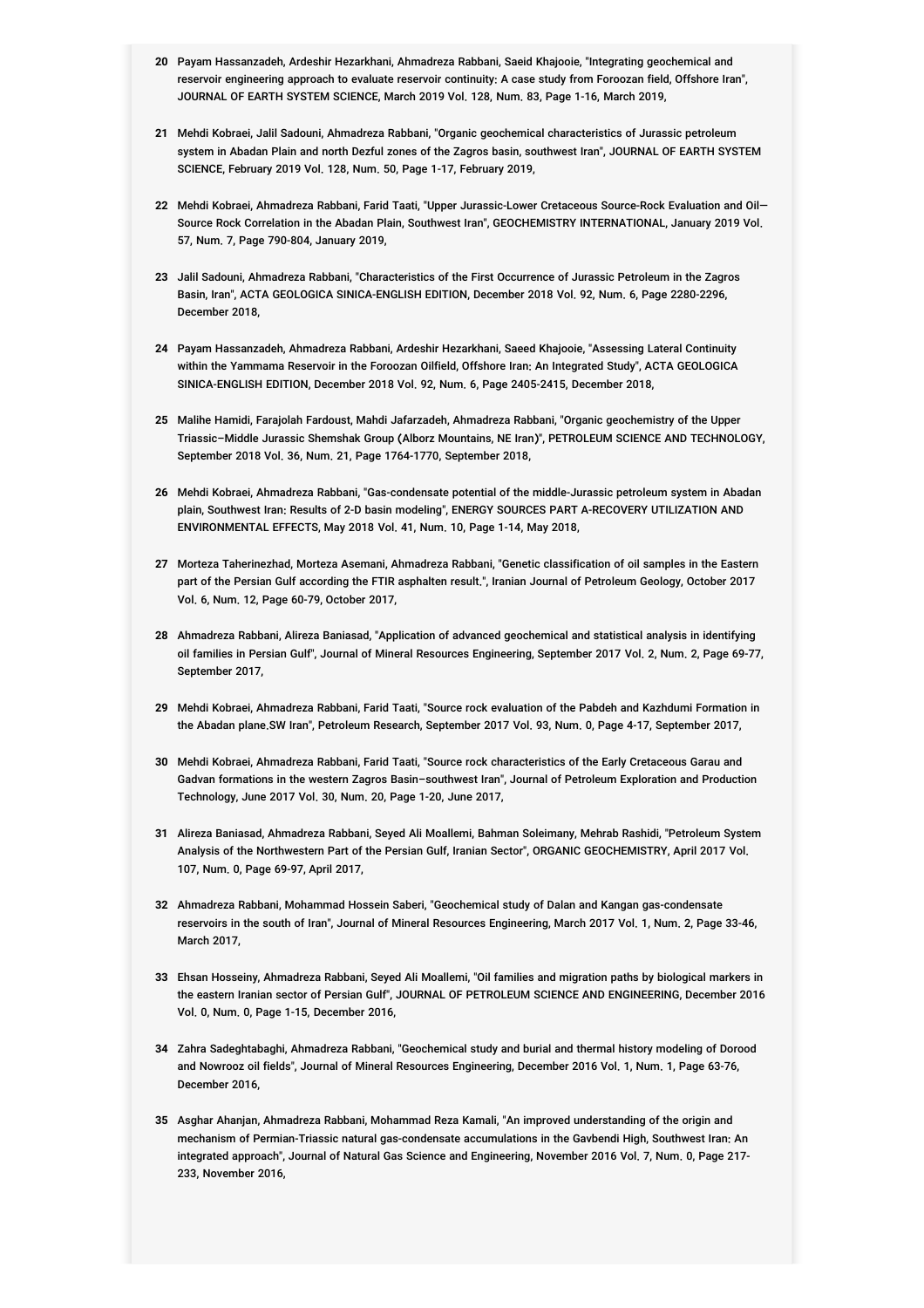- **36** Asghar Ahanjan, Ahmadreza Rabbani, Saeed Khajooie, "Assessing vertical compartmentalization within the KHM field, southwest of Iran: An integrated approach", Journal of Natural Gas Science and Engineering, October 2016 Vol. 36, Num. 0, Page 1-7, October 2016,
- **37** Alireza Baniasad, Ahmadreza Rabbani, Victoria Sachse, Ralf Littke, Seyed Ali Moallemi, Bahman Soleimany, "2D basin modeling study of the Binak Trough, northwestern Persian Gulf, Iran", MARINE AND PETROLEUM GEOLOGY, August 2016 Vol. 77, Num. 0, Page 1-16, August 2016,
- **38** Navid Vahidi Motlagh, Ahmadreza Rabbani, Seyed Ali Moallemi, Payam Hassanzadeh, "A studu of oil biomarkers and 2D modelling of Terriary- Cretaceouse petroleum system of the Binak Trough, Northwest Persian Gulf", Oil and Gas Exploration and Production, August 2016 Vol. 134, Num. 134, Page 47-56, August 2016,
- **39** Ehsan Hosseiny, Ahmadreza Rabbani, Seyed Ali Moallemi, "Source rock characterization of the Cretaceous Sarvak Formation in the eastern part of the Iranian sector of Persian Gulf", ORGANIC GEOCHEMISTRY, July 2016 Vol. 99, Num. 100, Page 53-66, July 2016,
- **40** Golaleh Zandkarimi, Ahmadreza Rabbani, "Static Model Construction for Lower Shuaiba Formation (Lower Dariyan)", Marine Science, June 2016 Vol. 6, Num. 1, Page 1-10, June 2016,
- **41** Ahmadreza Karimi Khajeh Langi, Ahmadreza Rabbani, M.R.Kamali, Mohamad Hosein Heidarifard, "Geochemical evaluation and thermal modeling of the Eocene–Oligocene Pabdeh and Middle Cretaceous Gurpi Formations in the northern part of the Dezful Embayment", Arabian Journal of Geosciences, May 2016 Vol. 9, Num. 423, Page 1-12, May 2016,
- **42** Ahmadreza Karimi Khajeh Langi, Ahmadreza Rabbani, M.R.Kamali, "A bulk kinetic, burial history and thermal modeling study of the Albian Kazhdumi and the Eocene-Oligocene Pabdeh formations in the Ahvaz anticline, Dezful Embayment, Iran", JOURNAL OF PETROLEUM SCIENCE AND ENGINEERING, April 2016 Vol. 146, Num. 146, Page 61- 70, April 2016,
- **43** Mohammad Hossein Saberi, Ahmadreza Rabbani, M.Ghavidel-Syooki, "Hydrocarbon Potential and Palynological Study of the Paleozoic Source Rock (Sarchahan Formation) in the Zagros Mountains, Southern Iran", MARINE AND PETROLEUM GEOLOGY, January 2016 Vol. 0, Num. 0, Page 12-25, January 2016,
- **44** Zahrasadat Moshhadi, Ahmadreza Rabbani, Mohammad Reza Kamali, "Geochemical characteristics and hydrocarbon generation modeling of the Kazhdumi (Early Cretaceous), Gurpi (Late Cretaceous) and Pabdeh (Paleogene) Formations, Iranian sector of the Persian Gulf", MARINE AND PETROLEUM GEOLOGY, August 2015 Vol. 67, Num. 0, Page 1-20, August 2015,
- **45** Z.Rezaei Kavanroudi, Ahmadreza Rabbani, Zahrasadat Moshhadi, "Source Rock Evaluation of the Cretaceous Kazhdumi Formation in the Persian Gulf", ENERGY SOURCES PART A-RECOVERY UTILIZATION AND ENVIRONMENTAL EFFECTS, August 2015 Vol. 0, Num. 0, Page 1-9, August 2015,
- **46** Morteza Asemani, Ahmadreza Rabbani, "Oil-oil correlation by FTIR spectroscopy of asphaltene samples", GEOSCIENCES JOURNAL, August 2015 Vol. 37, Num. 37, Page 1-10, August 2015,
- **47** Ahmadreza Rabbani, Mohammad Hossein Saberi, "Origin of Natural Gases in the Permo-Triassic Reservoirs of the Coastal Fars and Iranian Sector of the Persian Gulf", Journal of Natural Gas Science and Engineering, July 2015 Vol. 26, Num. 0, Page 558-569, July 2015,
- **48** Zahrasadat Moshhadi, Ahmadreza Rabbani, M.R.Kamali, Maryam Mirshahani, Ahmad Khajehzadeh, "Burial and thermal maturity modeling of the Middle Cretaceous–Early Miocene petroleum system, Iranian sector of the Persian Gulf", PETROLEUM SCIENCE, July 2015 Vol. 25, Num. 0, Page 1-26, July 2015,
- **49** Zahrasadat Moshhadi, Ahmadreza Rabbani, "Organic geochemistry of crude oils and Cretaceous source rocks in the Iranian sector of the Persian Gulf: An oil-oil and oil–source rock correlation study", INTERNATIONAL JOURNAL OF COAL GEOLOGY, May 2015 Vol. 146, Num. 0, Page 118-144, May 2015,
- **50** Ali Rajabi Ghareh Ghoyunlu, Mohammad Javad Afshari Moein, Ahmadreza Rabbani, "Improvement of petrophysical evaluation in a gas bearing carbonate reservoire-A case in Persian Gulf", Journal of Natural Gas Science and Engineering, April 2015 Vol. 24, Num. 24, Page 238-244, April 2015,
- **51** Amir Nagibi, Ahmadreza Rabbani, Ehsan Dehyadegari, "A Geochemical Investigation of the CO2 Injection Effect on Oil Composition in One of the Eastern Persian Gulf Fields", ENERGY SOURCES PART A-RECOVERY UTILIZATION AND ENVIRONMENTAL EFFECTS, April 2015 Vol. 37, Num. 37, Page 1062-1070, April 2015,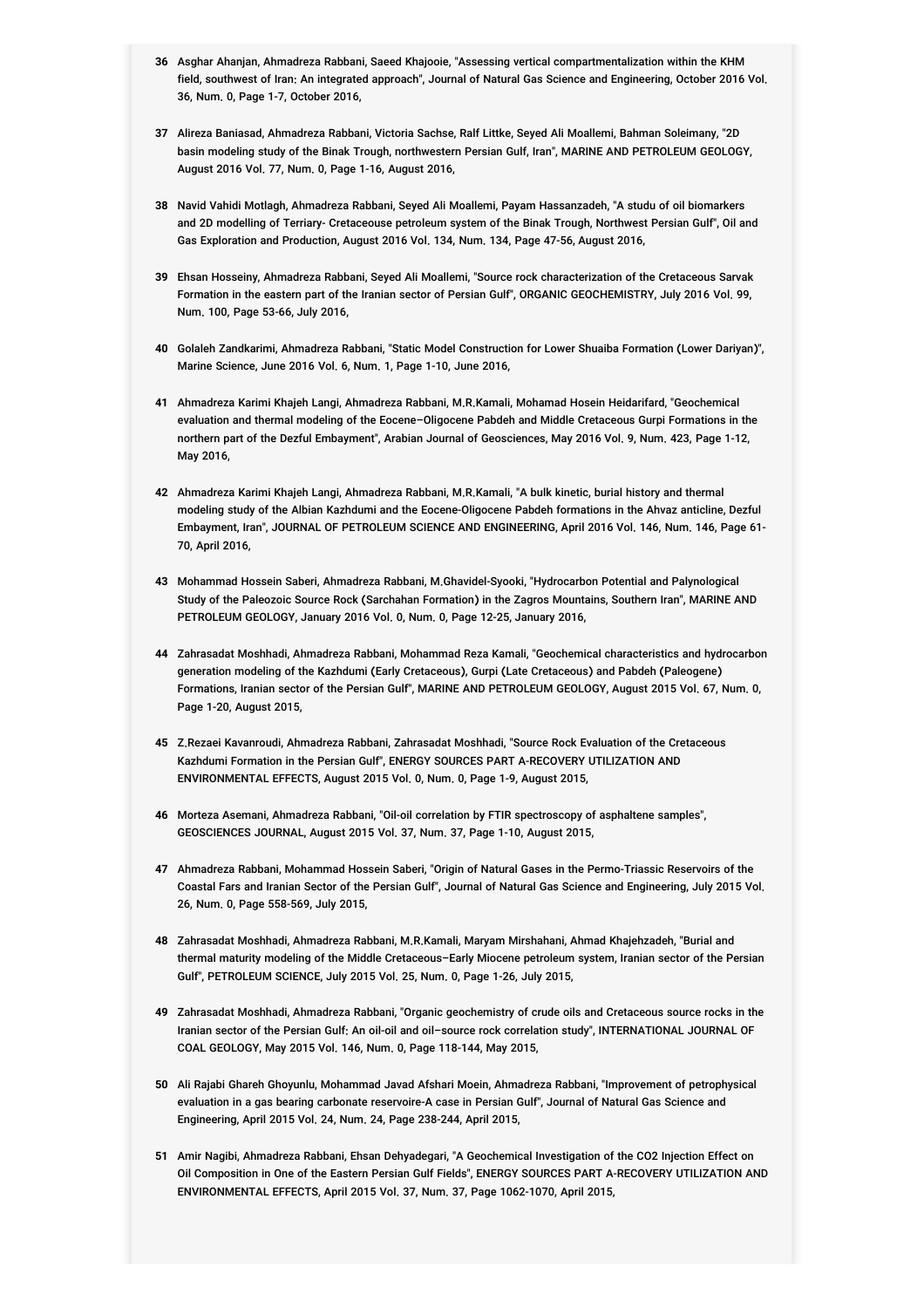- **52** Amir Nagibi, Ehsan Dehyadegari, Ahmadreza Rabbani, "Geochemical Investigation of the Methane Injection Effect on Oil Composition in One of the Eastern Persian Gulf Fields", ENERGY SOURCES PART A-RECOVERY UTILIZATION AND ENVIRONMENTAL EFFECTS, February 2015 Vol. 37, Num. 6, Page 567-575, February 2015,
- **53** Ahmadreza Rabbani, Alireza Baniasad, Ehsan Hosseiny, Ehsan Dehyadegari, "Comparison of Physical and Chemical Properties of the Oilfields Samples in the Iranian Sector of the Persian Gulf", Petroleum Research, December 2014 Vol. 24, Num. 79, Page 95-107, December 2014,
- **54** Ehsan Dehyadegari, Ahmadreza Rabbani, "The Effects of Miscible CO2 Injection on Oil Biomarker Parameters", PETROLEUM SCIENCE AND TECHNOLOGY, November 2014 Vol. 32, Num. 23, Page 2853-2866, November 2014,
- **55** Ahmadreza Rabbani, Mohammad Hossein Saberi, "Prediction of Source Rock Facies by the S and N content in the Persian Gulf Oils", Journal of Advanced Applied Geology(JAAG), November 2014 Vol. 93 تابستان, Num. 12, Page 1-6, November 2014,
- **56** Ahmadreza Rabbani, Macij Kotarba, Alireza Baniasad, Ehsan Hosseiny, Dariusz Wieclaw, "Geochemical Characteristics and Genetic Types of the Crude Oils from the Iranian Sector of the Persian Gulf", ORGANIC GEOCHEMISTRY, February 2014 Vol. Published online, Num. 70, Page 29-43, February 2014,
- **57** Mohammad Hossein Saberi, Ahmadreza Rabbani, Kamran Azadiahmadabadi, "The Age and Facies Characteristics of Persian Gulf Source Rocks", PETROLEUM SCIENCE AND TECHNOLOGY, January 2014 Vol. 32, Num. 32, Page 371- 378, January 2014,
- **58** Hani Hashemi Kiasari, Ahmadreza Rabbani, S Ali Mousavi Dehghani, Abbas Qobadi, "Modeling Asphaltene/Surface Interaction Effect on the Asphaltene Deposition Rate by Using Novel Quartz Crystal Nanobalance Experiments", JOURNAL OF DISPERSION SCIENCE AND TECHNOLOGY, January 2014 Vol. Published online, Num. 0, Page 1-11, January 2014,
- **59** Ahmadreza Rabbani, Zahrasadat Moshhadi, Z.Rezaiii Kavenroudi, S.Heydari, "Source Rock Evaluation of the Barremian to Early Aptian Gadvan Formation in the Persian Gulf", Journal of Advanced Applied Geology(JAAG), August 2013 Vol. 9, Num. 1, Page 21-30, August 2013,
- **60** Elham Abdolahzadeh, Babak Bonakdarpour, Pegah Roustazadeh Sheikhyousefi, Mohammad Ali Amozegar, Ahmadreza Rabbani, "The biological treatment of high salinity synthetic oilfield produced water in a submerged membrane bioreactor using a halophilic bacterial consortium", JOURNAL OF CHEMICAL TECHNOLOGY AND BIOTECHNOLOGY, April 2013 Vol. online, Num. 2013, Page 1-20, April 2013,
- **61** Iman Rahimzadeh Kivi, Hani Hashemi Kiasari, Ehsan Amirian, Ahmadreza Rabbani, Behnam Sedaii Sola, "Sensitivity Analysis to Operational Parameters of the Offset Well During Fast-SAGD Process in Naturally Fractured Reservoir", PETROLEUM SCIENCE AND TECHNOLOGY, April 2013 Vol. 31, Num. 31, Page 1123-1134, April 2013,
- **62** Malihe Moattari, Ahmadreza Rabbani, Y.Mahdavifar, "Es timatin g an d O p timizin g th e A mou n t of G en erated H yd rocarb on b y D etermin in g K in etic Parameters (A, E) in Pab d eh, G u rp i, an d K azh d u mi S ou rce R ock s With an O p en P yrolys is S ys tem", PETROLEUM SCIENCE AND TECHNOLOGY, October 2012 Vol. 30-2012, Num. 30, Page 2306-2315, October 2012,
- **63** Ahmadreza Rabbani, Ghanbar Hasanzadeh, Ehsan Dehyadegari, "Asphaltene Deposition under CO2 Injection: Experimental Study of Bangestan Reservoir of Ahwaz Oilfield, SW Iran", PETROLEUM SCIENCE AND TECHNOLOGY, February 2012 Vol. VOL 30, Num. 20, Page 1-7, February 2012,
- **64** Mojtaba Asadpoor, Ahmadreza Rabbani, Masoud Lotfpour, Masoud Tamimi, Javad Yazdanian, Pejman Miar, "Effective Approach for Fractured Carbonate Reservoir Petrophysical Logs Interpretation in an Iranian Offshore Oil Field", PETROLEUM SCIENCE AND TECHNOLOGY, July 2011 Vol. 29, Num. 29, Page 1-9, July 2011,
- **65** Ahmadreza Rabbani, Hamed Aghaei, Mohammadreza Saadati Nejad, "Study on Asphaltene at One of the Iranian OilField", Australian Journal of Basic and Applied Sciences, July 2011 Vol. 5, Num. 6, Page 1315-1323, July 2011,
- **66** Ardeshir Kalali, Taghi Ebadi, Ahmadreza Rabbani, Shabnam Sadri Moghaddam, "response surface methodology approach to the optimization of oil hydrocarbon polluted soil remediation using enhanced soil washing", INTERNATIONAL JOURNAL OF ENVIRONMENTAL SCIENCE AND TECHNOLOGY, March 2011 Vol. 8, Num. 2, Page 389-400, March 2011,
- **67** Ahmadreza Rabbani, Fatemeh Eghbali, "Petroleum Geochemistry and Burial History Modellind in the Azadegan Oil Field", Chemical, Polymer and Material Science and Technology, Amirkabir, March 2011 Vol. 21سال, Num. 72, Page 43-48, March 2011,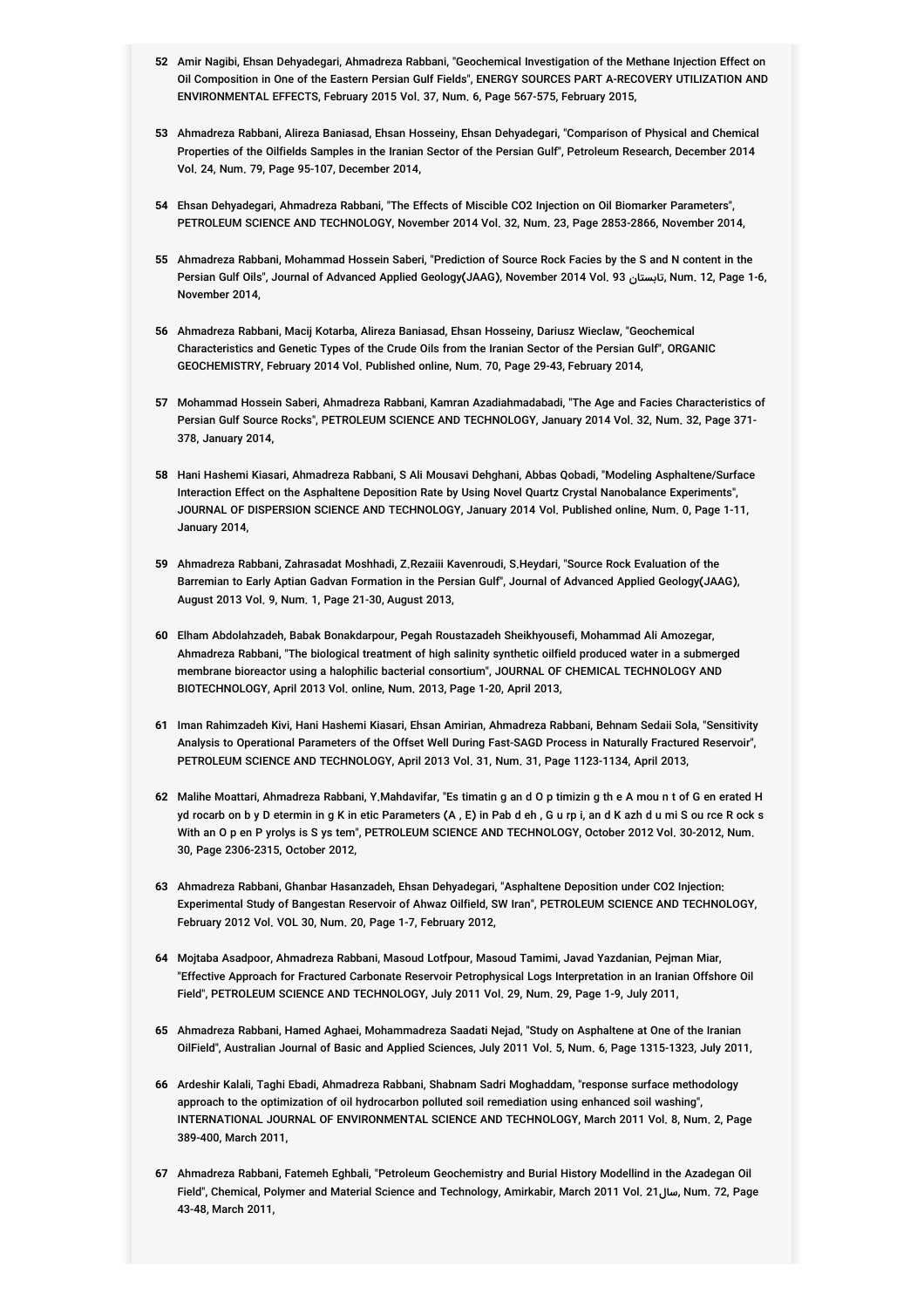- **68** Ahmadreza Rabbani, Rahim Bagheri Teartashi, "Hydrocarbon Source Rock Evaluation of the Super Giant Ahwaz Oil Field, SW Iran", Australian Journal of Basic and Applied Sciences, April 2010 Vol. 4, Num. 5, Page 0-0, April 2010,
- **69** Ahmadreza Rabbani, Sara Safaran, "Petroleum Geochemistry of Fahliyan Reservoir in Darquain Field.", international journal of science and technology AMIRKABIR, March 2010 Vol. 71 ج شماره, Num. 71, Page 47-53, March 2010,
- **70** Ahmadreza Rabbani, "Geochemistry of crude oil samples from the Iranian sector of the Persian Gulf", journal of petroleum geology, July 2008 Vol. , Num. 31, Page 0-0, July 2008,
- **71** Ahmadreza Rabbani, "Petroleum Geochemistry,Offshore SE Iran", Geochemistry International, November 2007 Vol. , Num. 11, Page 0-0, November 2007,
- **72** Ahmadreza Rabbani, [en-name N/A], [en-name N/A], "Geochemical Studies of Faraghun, Sarchahan and Siahu Formation and Evaluation Their Role in Gas Generation in Fars and Bandar -Abbas Regions", AmirKabir Journal, December 2006 Vol. 0, Num. 0, Page 0-0, December 2006,
- **73** Ahmadreza Rabbani, [en-name N/A], "Source Rock Evaluation and Petroleum Geochemistry , Offshore SW Iran", journal of petroleum geology, October 2005 Vol. , Num. 0, Page 0-0, October 2005,
- **74** Ahmadreza Rabbani, Mohammad Younesi, "The Study of H2S in the Iranian Natural Gas Reservoir", international journal of science and technology AMIRKABIR, May 2005 Vol. 0, Num. 0, Page 0-0, May 2005,
- **75** Ahmadreza Rabbani, Mahdi Shaabani, "Geochemical Clasification of the Oil Reservoir in the Western Part of the Iranin Sector of Persian Gulf", Journal of Faculty of Engineering, January 2005 Vol. , Num. 5, Page 0-0, January 2005,
- **76** Ahmadreza Rabbani, "Geochemical Study of the Permo-Triassic Boundry and Carbonate-Dolomite Facies of the Kangan and Dalan Reservoir in the Salman Oil field", , September 2004 Vol. 0, Num. 59, Page 0-0, September 2004,
- **77** Ahmadreza Rabbani, "Geochemical and Petrographical Study of the Dalan and Kangan Gas Reservoir in the South of Iran", , September 2004 Vol. , Num. 49, Page 0-0, September 2004,
- **78** Ahmadreza Rabbani, "Source Study of the Permo-Triassic Gas Reservoir in the South of Iran", , January 2004 Vol. , Num. 1, Page 0-0, January 2004,
- **79** Ahmadreza Rabbani, Mansoor Nasri Babaei, "Source Rock Evaluation and Geochemical Studies of the Oil Fields in the East of the Persian Gulf", international journal of science and technology AMIRKABIR, December 2003 Vol. 0, Num. 57, Page 0-0, December 2003,
- **80** Ahmadreza Rabbani, [en-name N/A], "Geochemical characteristics and origin of naural gas in southern Iran", Geochemistry International, August 2001 Vol. , Num. 39, Page 0-0, August 2001,
- **81** Ahmadreza Rabbani, "Geochemistry of oil in the persian gulf", , January 2001 Vol. , Num. 6, Page 0-0, January 2001,
- **82** Ahmadreza Rabbani, [en-name N/A], "Geochemical identification of oil source formation in seatheastem iran", Geochemistry International, December 2000 Vol. , Num. 12, Page 0-0, December 2000,
- **83** Ahmadreza Rabbani, "Isotopic study of carbonate and", Science and Technology, January 2000 Vol. , Num. 5, Page 0-0, January 2000,

### Conference Papers

#### **Portal Records**

- **1** Zahra Sadeghtabaghi, Mohsen Talebkeikhah, Ahmadreza Rabbani, "Assessing the effect of crushing on the X-ray diffraction pattern of the asphaltene sample ", 3rd international Biennial Oil , Gas and Petrochemical Conference, December 2020
- **2** Vali Mehdipour, Zahra Sadeghtabaghi, Ahmadreza Rabbani, "A review of reservoir and production geochemistry application in EOR ", 5th National Conference of the Iranian Sedimentology Association, August 2020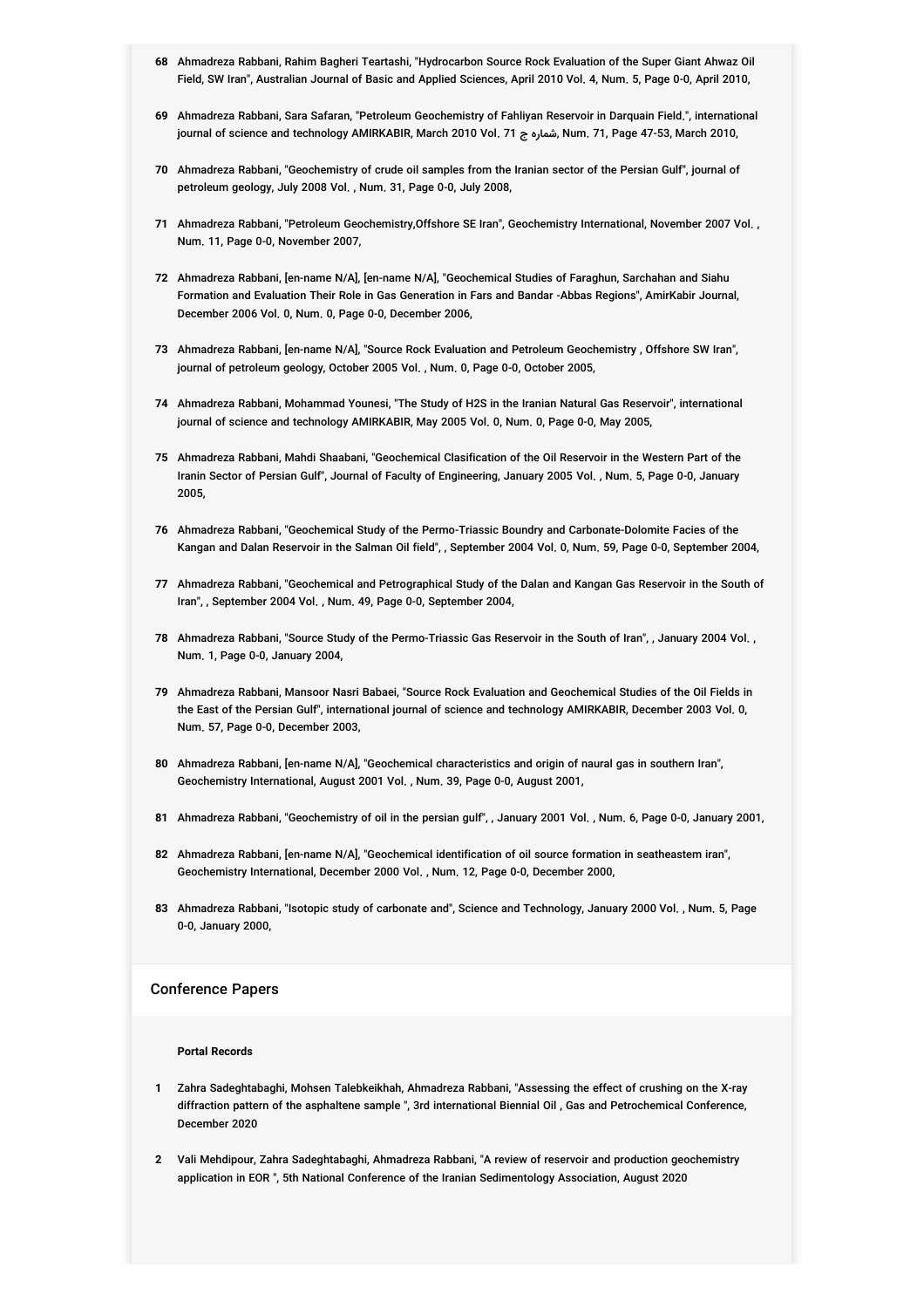- **3** Khadije Hashemiyan, Vali Mehdipour, Ahmadreza Rabbani, "Determination of electrical facies using clustering algorithm MRG and their use in facies modelling ", 5th National Conference of the Iranian Sedimentology Association, August 2020
- **4** Zahra Sadeghtabaghi, Ahmadreza Rabbani, "Determination and assessment of asphaltene aromaticity values by two methods of X-ray diffraction and Fourier-transform infrared spectroscopy ", 3nd national Congress of Chemistry and Nanochemistry from Research to Technology, August 2020
- **5** Morteza Taherinezhad, Ahmadreza Rabbani, Morteza Asemani, R. Swennen, "OIL-OIL CORRELATION USING POLAR AND NON-POLAR FRACTIONS OF CRUDE OIL: A CASE STUDY IN IRANIAN OIL FIELDS ", (29th International Meeting on Organic Geochemistry (IMOG, September 2019
- **6** Narges Ahangarian, Ahmadreza Rabbani, Morteza Asemani, Mohammad Hussein Heydari Fard, "Asphaltene study with FTIR for the reservoir compartmentalization ", the 16th Iranian congress of chemical engineering, January 2019
- **7** Fatemeh Basereh, Morteza Taherinezhad, Ahmadreza Rabbani, Morteza Asemani, "Infrared spectroscopy study of Asphaltene samples exteracted from crude oil field in Persian gulf ", Third International Conference on recent innovatioan in Chemistry and Chemical Engineering, September 2016
- **8** Fatemeh Basereh, Morteza Taherinezhad, Ahmadreza Rabbani, Morteza Asemani, "The differences of asphaltenes extracted from crude oils by N-Heptane and N-Pentane solvents: A Case Study of Persian Gulf crude oil samples ", Third International Conference on research achievements in Chemistry and Chemical Engineering, September 2016
- **9** Morteza Taherinezhad, Fatemeh Basereh, Ahmadreza Rabbani, Morteza Asemani, "Application of asphaltene in geochemical correlations: A case study of Persian Gulf crude oil samples ", Third International Conference on research achievements in Chemistry and Chemical Engineering, September 2016
- **10** Alireza Baniasad, Ahmadreza Rabbani, Victoria Sachse, Ralf Littke, "Organic Geochemistry and Basin Modeling Study in the Northwestern Part of the Persian Gulf ", Geo Berlin 2015, October 2015
- **11** Zahrasadat Moshhadi, Ahmadreza Rabbani, M.R.Kamali, "Organic Geochemical Characteristics of the Cretaceous Source Rocks and Crude Oils, Iranian Sector of the Persian Gulf ", 77th EAGE Conference & Exhibition 2015, June 2015
- **12** Zahra Sadeghtabaghi, Ahmadreza Rabbani, "Geochemical studies of Dorood, Bahregansar, Hendijan and Nowrouz oil filelds ", 4th Reservoir Engineering and Upstream, May 2015
- **13** Morteza Asemani, Ahmadreza Rabbani, Seyed Farbod Shirazi, "The Introduction of Underground Gas Storage Procedures with Regarding Iran,s Activities ", 2nd Conference on oil & gas storage tanks, September 2014
- **14** Zahrasadat Moshhadi, Mohammad Reza Kamali, Ahmadreza Rabbani, "Source Rock Evaluation and Geochemical Characterisation of Albian Kazhdumi Formation, Offshore SW Iran ", Third EAGE Exploration Workshop, April 2014
- **15** Ahmadreza Rabbani, Mohammad Hossein Saberi, "Prediction of Source-Rock Facies Variations Using S/N Ratio in the Persian Gulf Oils ", 32nd National & the 1st International Geosciences Congress 2014, February 2014
- **16** Ahmadreza Rabbani, Maciej Kotarba, Dariusez Wieclaw, "Origin of oils accumulated in Mesozoic-Cenozoic reservoirs of the Iranian sector of the Persian Gulf ", 75th EAGE Conference & Exhibition incorporating SPE EUROPEC 2013, June 2013
- **17** Dariusz Wieclaw, Ahmadreza Rabbani, Maciej J. Kotarba, Adam Kowalski, "GEOCHEMISTRY OF OIL AND SOURCE ROCKS IN THE SOUTH-WESTERN PART OF THE IRANIAN PERSIAN GULF ", 2nd. International Conference "Alpine-Petrol 2012, October 2012
- **18** Ahmadreza Rabbani, Ehsan Dehyadegari, Ghanbar Hassanzadeh, "EFFECT OF CO2 INJECTION ON THE GEOCHEMISTRY OF OIL :CASE STUDIES FROM THE SOUTH OF IRAN ", International Conference "Alpine-Petrol 2012", October 2012
- **19** Elham Abdolahzadeh Sharghi, Pegah Roustazadeh Sheikhyousefi, Babak Bonakdarpour, Mohammad Ali Amoozegar, Ahmadreza Rabbani, "The Use of a Submerged membrane Bioreactor for the Biological Treatment of a Synthetic Oilfield Produced Water Using an Isolated Halophilic Bacterial Consortium ", International Conference on Recycling and Reuse, June 2012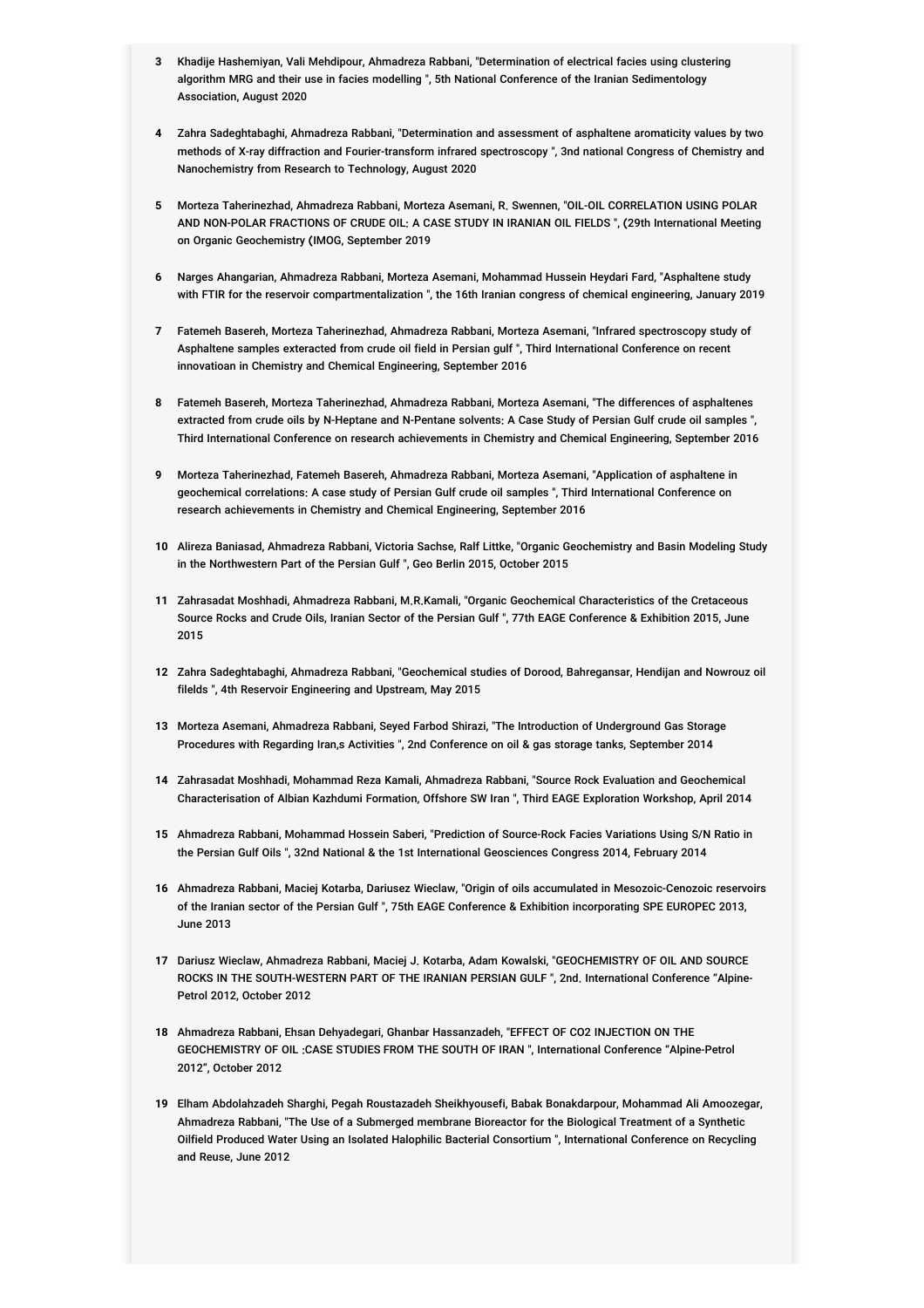- **20** Elham Abdolahzadeh Sharghi, Pegah Roustazadeh Sheikhyousefi, Babak Bonakdarpour, Ahmadreza Rabbani, Mohammad Ali Ammozegar, "Biological Treatment of Synthetic and Real Oilfield Produced Water of Varying Salinity Using an isolated Halophilic Bacterial Consortium ", The 7th International Chemical Engineering Congress and Exhibition, November 2011
- **21** Vida Ershadi, Taghi Ebadi, Ahmadreza Rabbani, Lida Ershadi, H. Soltanian, "Reduction of set cement permeability in oil well to decrease the pollution of receptive environment using spherical nanosilica ", 2nd International Conference on Environmental Science and Technology (ICEST 2011), February 2011
- **22** Lida Ershadi, Taghi Ebadi, Vida Ershadi, Ahmadreza Rabbani, "Chemical oxidation of crude oil in oil contaminated soil by Fenton process using nano zero valent Iron ", (2nd International Conference on Environmental Science and Technology (ICEST 2011, February 2011
- **23** Maciej Kotarba, Ahmadreza Rabbani, "ISOTOPIC CHARACTERISTICS OF OILS FROM THE IRANIAN SECTOR OF THE PERSIAN GULF ", the international conference,Baltic-Petrol-2010, October 2010
- **24** Lida Ershadi, Taghi Ebadi, Ahmadreza Rabbani, Vida Ershadi, "Using Fenton-reactive iron nanoparticles to remove TPH from petroleum contaminated soil Tehran refinery ", National Conference of Energy and Environment, October 2010
- **25** Ahmadreza Rabbani, "Origin of natural gas in south of iran ", 24th World Gas Conference, in Buenos Aires, Argentina, October 2009
- **26** Ahmadreza Rabbani, Ehsan Dehyadegari, "Feasibility study of non hydrocarbon gases generation during water flooding in darquin oil field ", , May 2009
- **27** Ahmadreza Rabbani, Ehsan Dehyadegari, "Feasibility study of non hydrocarbon gases generation during water flooding in darquin oil field ", , May 2009
- **28** Ahmadreza Rabbani, Fatemeh Eghbali, "Geochemical study and basin modelliond of Azadegan oil fields ", , January 2008
- **29** Ahmadreza Rabbani, Sara Safaran, "Geochemical study of Darquien oil field ", , January 2008
- **30** Ahmadreza Rabbani, "the study of H2S origiin in natural gas reservoirs in south of iran ", , September 2005
- **31** Ahmadreza Rabbani, "Geochemical studes of notural gas in the south Iran ", , March 2004
- **32** Ahmadreza Rabbani, "Organic Geochemistry of crade oils from the nowthwest of persion Gulf ", , March 2004
- **33** Ahmadreza Rabbani, "Geochemical Studies of Natural Gas in Upper Permain Dalan and Lower Triassic Kangan Gas Reservoir in the South Iran ", , November 2001
- **34** Ahmadreza Rabbani, "isotopic study of carbonate and dolomite facies in the kangan and dalan formations in the south of iran ", , October 2000
- **35** Ahmadreza Rabbani, V.N. Kuleshole, "Isotopic Study of Carbonate and dolomite Facies in The Muzdoran Formation in The North Of Iran", , July 1998

### Professional Memberships

- **# Professional memberships Explanations**
- 1 EAGE
- 2 AAPG

Taught Courses